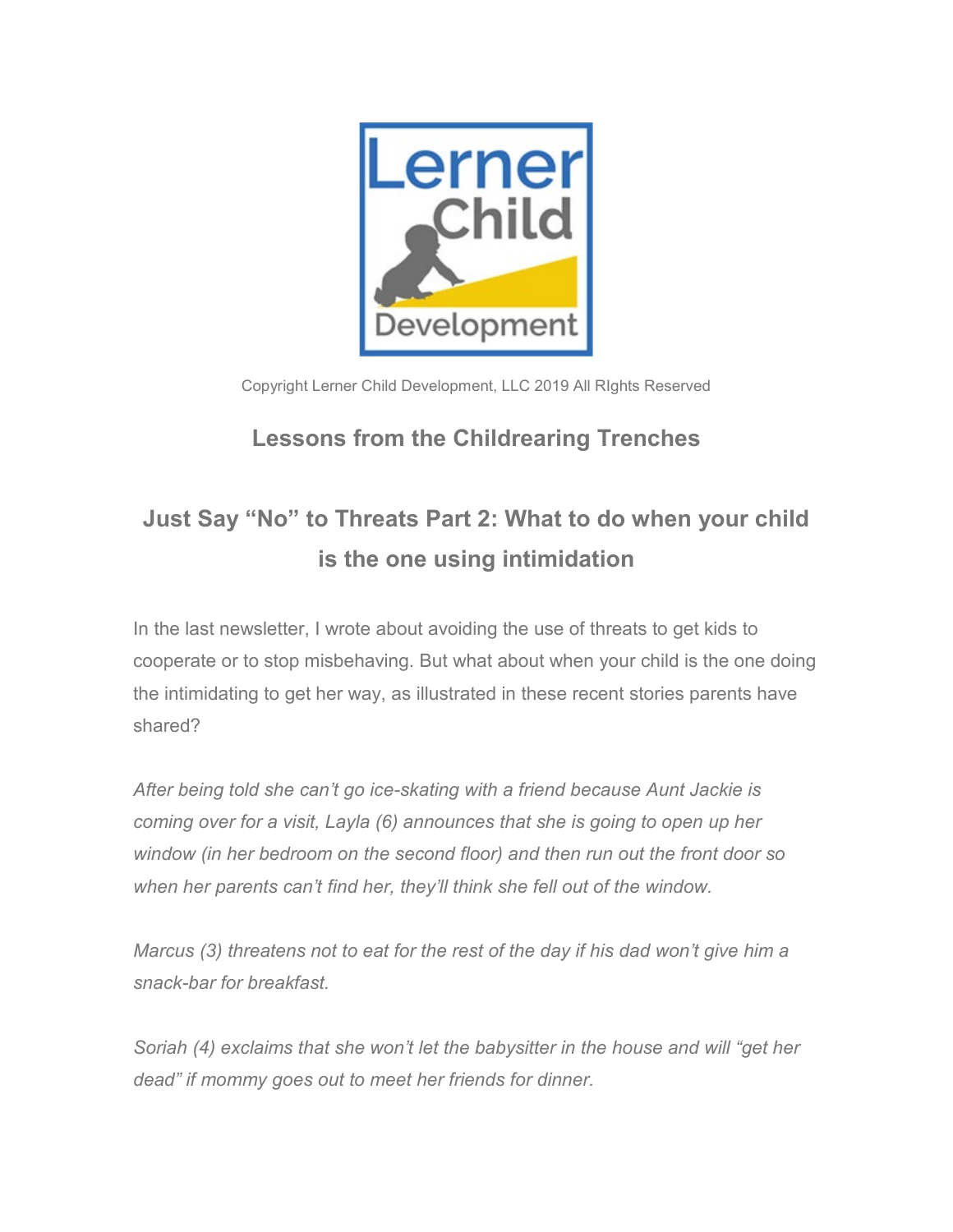These kinds of provocative proclamations, while not uncommon, are naturally very disturbing to parents who take them at face value and worry that they are raising a sociopath. With this mindset, it is understandable that parents' knee-jerk reaction is to get harsh and punitive to teach their child a lesson and to shut down these kinds of threats. But this backfires almost every time, as any big parental reaction is a victory for the child and reinforces the power and validity of the irrational proclamation. When efforts to yank their parents' chain work, the behavior is proven effective.

But children don't mean what they say when they are in "red zone". (Even most of us adults can recall a time or two when we said horrible things to those we loved when we were angry or hurt.) In these moments, children are using inflammatory language because they are desperate to get their point across. They also know these alarming threats often get a rise of out of parents, which is their goal.

## **What to do instead?** *Ignore the provocation, but don't ignore your child.*

This means not mentioning a word about the actual threat and instead acknowledging the underlying feeling that is driving it. The more children's feelings are validated, the more they learn to understand and manage their emotions which reduces the need to act them out. Then you move on to show your child that you are not going to continue to engage in an unhealthy interaction and that you won't validate irrational thinking. But you are happy to engage with her in a more productive, positive endeavor. This approach is what truly teaches children the lesson that inflammatory language and threats are not an effective strategy for getting their way.

*Layla, we know you are very disappointed you can't go skating. We totally understand that it is hard to miss out on a fun activity and that you are mad at us*